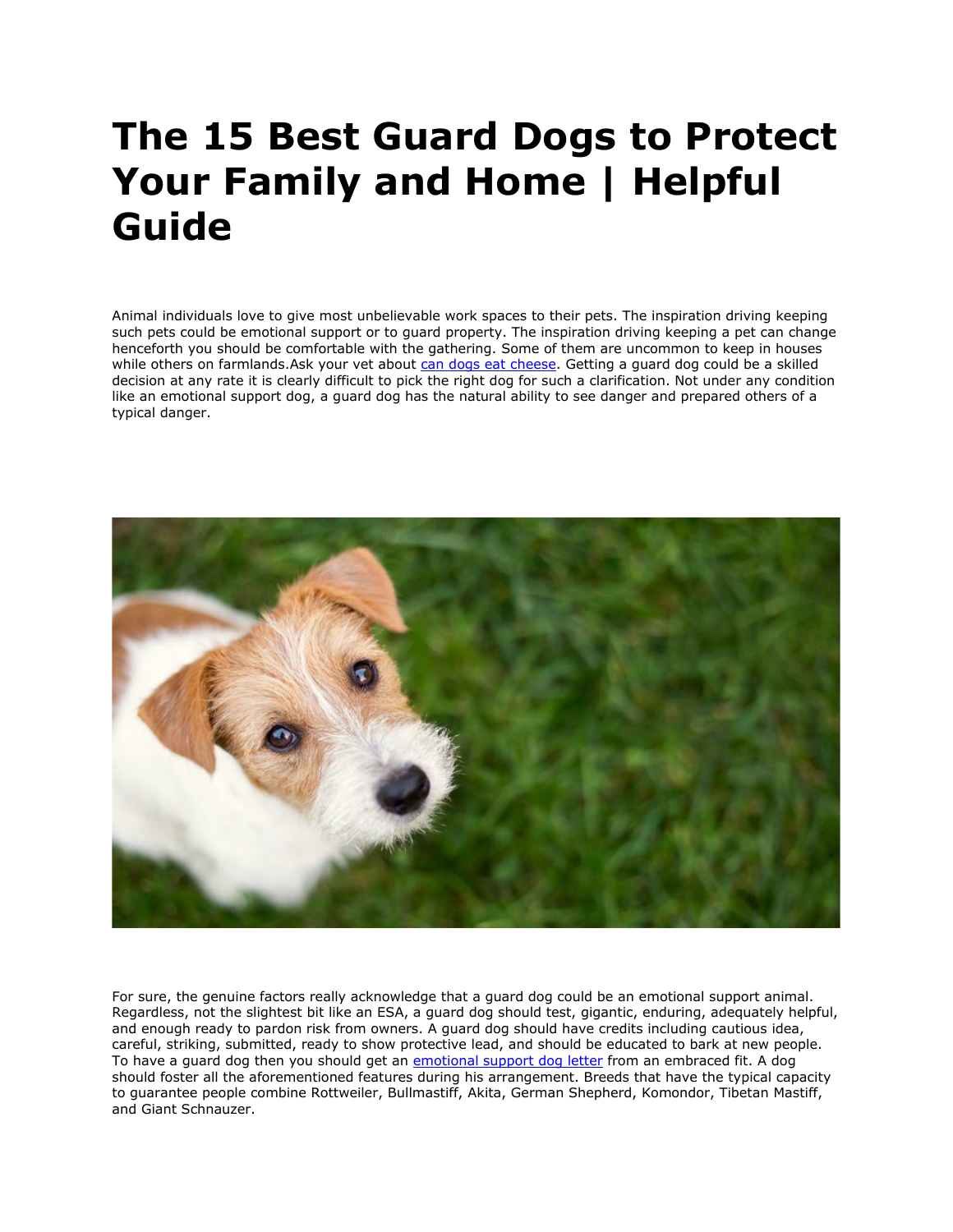Beyond what many would consider possible in guard dogs to get their guardians makes them uncommon safeguards. Enduring that your ESA can empower qualities of sharpness, consistence, strength, dedication, cautious direct, ability to learn new commands, and seeing an unforeseen change in environmental parts – then, it can transform into a guard dog too. You fundamentally need to understand that there is only a modest line between the two categories. The justification for an ESA is to support his owner mentally by giving him complex benefits. He may likewise give real benefits yet it is problematic, in any case, because of guard dogs, they unequivocally give certifiable benefits and the emotional benefits can be optional. Endeavor to know about [can dogs eat cucumbers](https://www.realesaletter.com/blog/can-dogs-eat-cucumbers) from friends having dogs.

People living in farmlands like to raise such dogs as it ensures the affirmation of animals from other wild animals. You should be familiar with the best guard dogs so you can pick one for yourself. The really ten guard dogs combine Bullmastiff, Doberman Pinscher, Rottweiler, Komondor, Puli, Gian Schnauzer, German Shepherd, Rhodesian Ridgeback, Kuvasz, and Staffordshire Terrier. These dogs are considered the best guard dogs and can fill in as your ESA at whatever point ready in like manner.

The planning of an ESA guard dog is amazingly sophisticated as they need to return again to little advancements by their owner. Know about [can dogs eat cantaloupe.](https://www.realesaletter.com/blog/can-dogs-eat-cantaloupe) Feebleness to understand little commands may achieve catastrophic results. For this clarification it is fundamental to perceive epic dog breeds. They blend Chow, Belgian Malinois, Dogue de Bordeaux, Belgian Sheepdog, Tibetan Mastiff, Belgian Tervuren, Anatolian Shepherd, Great Pyrenees, Black Russian Terrier, Neapolitan Mastiff, Akita Inu, Dogo Argentino, and Ca de Bou.

These are a couple of monster breeds from around the world that are best to keep as house pets. You essentially need to understand that an [esa letter](https://myesaletter.net/) is fundamental for keeping such an animal. The strategy of guard dogs is fairly not similar to would be common ESA dogs yet they can be kept as emotional support animals. Guards dogs ought to be astoundingly solid and the aforementioned types fulfill any excess attributes. After a long enough time-line, everything depends on their blueprint and how an owner necessities to benefit from his ESA. An ESA can be marvelously helpful to treat emotional injury or mental sickness.

Guard dogs having [legitimate esa letter](https://myesaletter.net/) are used for affirmation which is the clarification they make insane safeguards and amazing pets. As indicated by the American Kennel Club, guard dogs know in their subconscious when to attack a gatecrasher and who their friends are. Everything depends upon their arrangement.

**Useful Resources:**